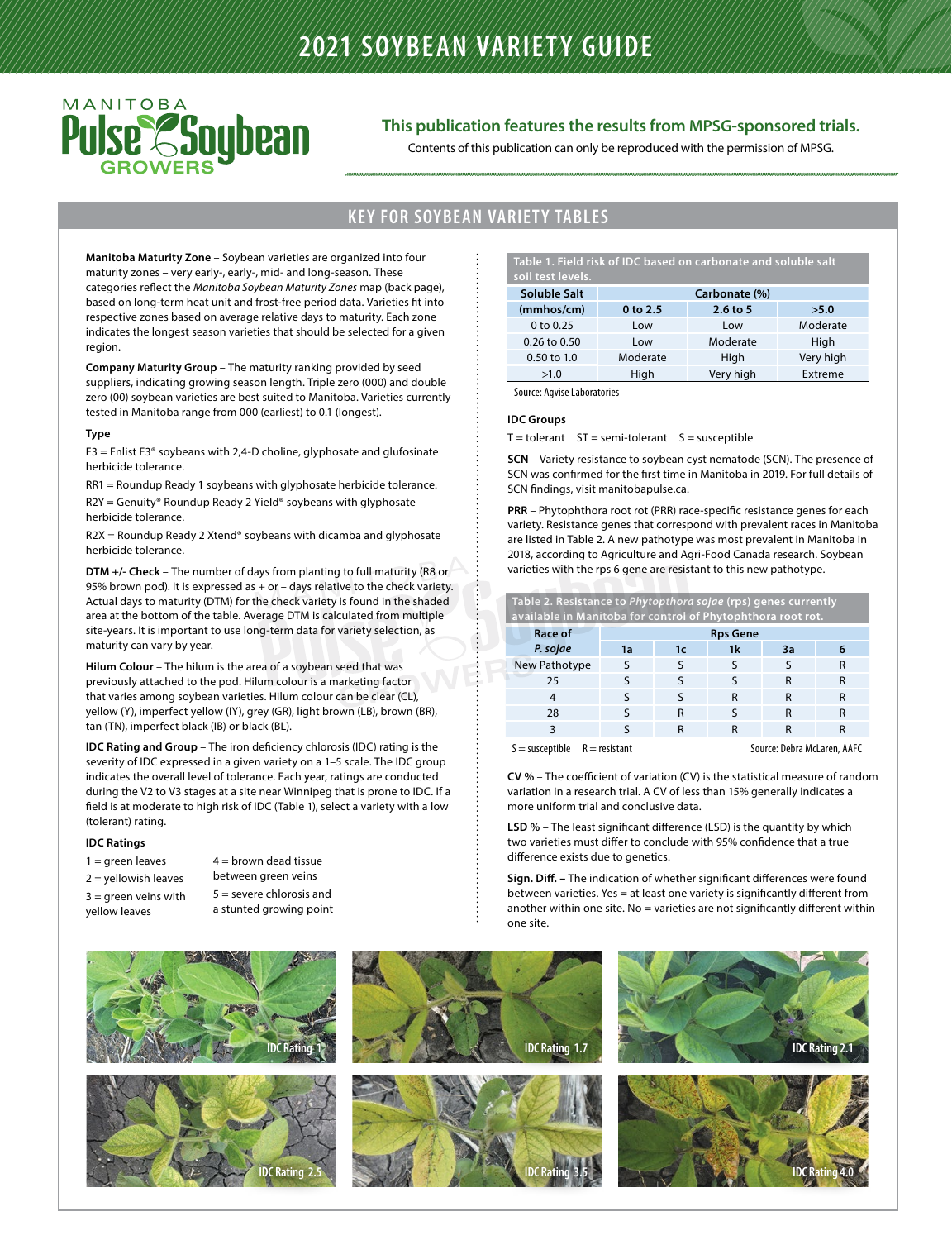### **HERBICIDE TOLERANT SOYBEANS** w **VARIETY DESCRIPTIONS** w **EASTERN MANITOBA**

| Manitoba                |                                     |                                                                              |                                      |                                            |                  |                      |                  |                   | IDC       | Resistance                                      |                                    |
|-------------------------|-------------------------------------|------------------------------------------------------------------------------|--------------------------------------|--------------------------------------------|------------------|----------------------|------------------|-------------------|-----------|-------------------------------------------------|------------------------------------|
| <b>Maturity</b><br>Zone | Company<br><b>Maturity</b><br>Group | Variety                                                                      | <b>Type</b>                          | Average<br>DTM<br>$+/-$ Check <sup>+</sup> | Yield %<br>Check | Site-Years<br>Tested | Hilum<br>Colour  | Rating<br>$(1-5)$ | Group     | SCN                                             | PRR                                |
|                         |                                     |                                                                              |                                      |                                            |                  |                      |                  |                   |           |                                                 |                                    |
|                         | 000.8                               | NSC Dauphin RR2X                                                             | R <sub>2</sub> X                     | $-15$                                      | 80               | 6                    | IY               | 2.1               | <b>ST</b> | $\bar{\phantom{a}}$                             | 1 <sub>c</sub>                     |
|                         | 000.5                               | <b>BY Rundle XT</b>                                                          | R <sub>2</sub> X                     | $-15$                                      | 74               | 6                    | <b>BR</b>        | 1.9               | ST        | yes                                             | 1c, 3a<br>$\overline{\phantom{0}}$ |
|                         | 000.7                               | Fresco R2X                                                                   | R <sub>2</sub> X                     | $-13$                                      | 75               | 12                   | BL               | 2.0               | ST        | $\overline{\phantom{a}}$                        |                                    |
|                         | 00.1<br>00.3                        | S001-D8X                                                                     | R <sub>2</sub> X<br>R <sub>2</sub> X | -9<br>-8                                   | 88<br>87         | 12<br>6              | IY<br>${\sf IY}$ | 1.9<br>2.0        | ST<br>ST  | $\overline{\phantom{a}}$<br>$\bar{\phantom{a}}$ | 1 <sub>c</sub>                     |
|                         | 00.3                                | SI 00319XT                                                                   | R <sub>2</sub> X                     | -8                                         | 96               | 11                   | GR               | 1.8               | ST        |                                                 | 1 <sub>c</sub>                     |
|                         | 000.9                               | P003A97X                                                                     | R <sub>2</sub> X                     | $-7$                                       | 88               | 12                   | BL               | 1.7               | $\top$    | yes<br>$\overline{\phantom{0}}$                 | 1k<br>$\overline{\phantom{0}}$     |
| Very Early-             |                                     | SI 000919XT<br>P001A48X                                                      | R <sub>2</sub> X                     | $-7$                                       | 92               | 17                   | <b>TN</b>        | 1.8               | <b>ST</b> | $\bar{\phantom{a}}$                             |                                    |
| Season<br>Zone          | 00.1<br>00.3                        | 003-R5X                                                                      | R <sub>2</sub> X                     | -6                                         | 99               | 6                    | ${\sf IY}$       | 1.9               | ST        | $\bar{\phantom{a}}$                             | 1c<br>1 <sub>c</sub>               |
|                         |                                     | Komodo R2                                                                    |                                      |                                            |                  |                      |                  | 2.2               | <b>ST</b> |                                                 |                                    |
|                         | 00.2<br>00.5                        | P005A83X                                                                     | R <sub>2</sub> Y<br>R <sub>2</sub> X | -6<br>-6                                   | 102<br>96        | 11<br>17             | BL<br>BL         | 1.7               | T         | yes                                             | 1c                                 |
|                         | 00.2                                | TH89004 R2X                                                                  | R <sub>2</sub> X                     | -6                                         | 87               | 17                   | <b>BR</b>        | 1.9               | <b>ST</b> | yes<br>$\overline{\phantom{a}}$                 | 1c<br>1c                           |
|                         | 00.1                                | <b>B0012RX</b>                                                               | R <sub>2</sub> X                     | $-6$                                       | 96               | 6                    | <b>BR</b>        | 1.7               | $\top$    | $\overline{\phantom{a}}$                        | 1k, 6                              |
|                         |                                     | Experimental lines that are being tested/proposed for registration in Canada |                                      |                                            |                  |                      |                  |                   |           |                                                 |                                    |
|                         | 000                                 | SV175101Z-02-07-07                                                           | E3                                   | $-13$                                      | 74               | 6                    | <b>BL</b>        | 1.9               | <b>ST</b> | $\qquad \qquad -$                               | $\overline{\phantom{0}}$           |
|                         | 00.1                                | <b>SI 001XTN</b>                                                             | R <sub>2</sub> X                     | $-5$                                       | 99               | 23                   | BL               | 1.7               | $\top$    |                                                 | 1k                                 |
|                         | 00.2                                | <b>NSC Redvers RR2X</b>                                                      | R <sub>2</sub> X                     | $-5$                                       | 92               | 17                   | BL               | 1.9               | ST        | yes                                             | 1 <sub>c</sub>                     |
|                         | 00.3                                | Akras R2                                                                     | R <sub>2</sub> Y                     | $-4$                                       | 102              | 27                   | BL               | 1.8               | <b>ST</b> | yes<br>$\overline{\phantom{a}}$                 | 1 <sub>c</sub>                     |
|                         | 000.9                               | Young R2X                                                                    | R <sub>2</sub> X                     | $-4$                                       | 97               | 6                    | BL               | 1.7               | T         |                                                 | 1 <sub>c</sub>                     |
|                         | 00.3                                | S003-Z4X                                                                     | R <sub>2</sub> X                     | $-4$                                       | 97               | 12                   | BF               | 1.9               | <b>ST</b> | yes<br>$\overline{\phantom{a}}$                 | 1 <sub>c</sub>                     |
|                         | 00.4                                | B0041RX                                                                      | R <sub>2</sub> X                     | $-4$                                       | 101              | 6                    | GR               | 1.7               | T         | $\qquad \qquad -$                               | 1k                                 |
|                         | 00.2                                | PV 22s002 R2X                                                                | R <sub>2</sub> X                     | $-4$                                       | 100              | 6                    | <b>BL</b>        | 1.7               | T         | $\overline{\phantom{a}}$                        | $\overline{\phantom{0}}$           |
|                         | 00.5                                | S005-C9X                                                                     | R <sub>2</sub> X                     | $-3$                                       | 94               | 12                   | BL               | 2.3               | S         | $\overline{\phantom{0}}$                        | 1c                                 |
|                         | 00.4                                | Mikado R2X                                                                   | R <sub>2</sub> X                     | $-3$                                       | 96               | 6                    | BL               | 1.9               | ST        | yes                                             | 1c                                 |
|                         | 000.8                               | DKB0008-87                                                                   | R <sub>2</sub> X                     | $-3$                                       | 101              | 6                    | BL               | 1.8               | ST        |                                                 | 1c, 1k                             |
|                         | 00.6                                | <b>RX</b> Acron                                                              | R <sub>2</sub> X                     | $-3$                                       | 100              | 14                   | BL               | 1.8               | ST        | yes<br>yes                                      | $\bar{\phantom{a}}$                |
| Early-                  | 00.5                                | Hart R2X                                                                     | R <sub>2</sub> Y                     | $-3$                                       | 97               | 6                    | <b>BR</b>        | 1.9               | ST        | $\overline{\phantom{0}}$                        | 1 <sub>c</sub>                     |
| Season                  | 00.6                                | CP00621X                                                                     | R <sub>2</sub> X                     | $-3$                                       | 101              | $\overline{4}$       | <b>BR</b>        | 1.7               | Τ         | yes                                             | 1c, 3a                             |
| Zone                    | 00.4                                | Bourke R2X                                                                   | R <sub>2</sub> X                     | $-2$                                       | 102              | 23                   | BL               | 1.8               | ST        | $\qquad \qquad -$                               | 1k                                 |
|                         | 00.4                                | <b>NSC Holland RR2X</b>                                                      | R <sub>2</sub> X                     | $-2$                                       | 109              | 6                    | BR               | 1.8               | ST        | $\overline{\phantom{a}}$                        | 1 <sub>c</sub>                     |
|                         | 00.3                                | Merritt R2X                                                                  | R <sub>2</sub> X                     | $-2$                                       | 99               | 12                   | BL               | 1.8               | ST        | yes                                             | 1c, 1k                             |
|                         | 00.3                                | Sunna R2X                                                                    | R <sub>2</sub> X                     | $-2$                                       | 103              | 23                   | GR               | 1.7               | Τ         | yes                                             | 1 <sub>c</sub>                     |
|                         | 00.2                                | DKB002-32                                                                    | R <sub>2</sub> X                     | $-2$                                       | 98               | 12                   | BR               | 1.8               | <b>ST</b> | yes                                             | 1k                                 |
|                         | 00.6                                | PS 0068 XR                                                                   | R <sub>2</sub> X                     | $-2$                                       | 98               | 16                   | BL               | 1.8               | ST        | $\bar{\phantom{a}}$                             | 1c                                 |
|                         | 00.6                                | P006A37X                                                                     | R <sub>2</sub> X                     | $-2$                                       | 108              | 23                   | <b>BR</b>        | 1.8               | <b>ST</b> | $\overline{\phantom{0}}$                        | 1c                                 |
|                         |                                     | Experimental lines that are being tested/proposed for registration in Canada |                                      |                                            |                  |                      |                  |                   |           |                                                 |                                    |
|                         | 000.9                               | PV 15S0009R2X                                                                | R <sub>2</sub> X                     | $-5$                                       | 97               | 17                   | <b>BL</b>        | 1.8               | ST        |                                                 |                                    |
|                         | 00                                  | SV185067-06-03                                                               | E <sub>3</sub>                       | $-4$                                       | 89               | 6                    | <b>BR</b>        | 2.0               | <b>ST</b> |                                                 |                                    |
|                         | ${\bf 00}$                          | SV185067-06-04                                                               | E <sub>3</sub>                       | -1                                         | 92               | 6                    | BR               | 1.9               | ST        |                                                 |                                    |
|                         | 00.6                                | <b>NSC Sperling RR2Y</b>                                                     | R <sub>2</sub> Y                     | $-1$                                       | 105              | 21                   | IY               | 1.8               | ST        | $\overline{\phantom{a}}$                        | 1a, 3a                             |
|                         | 00.1                                | Barker R2X                                                                   | R <sub>2</sub> X                     | $-1$                                       | 99               | 21                   | BL               | 1.8               | ST        | yes                                             | 1k                                 |
|                         | 00.6                                | NSC Cartier RR2X                                                             | R <sub>2</sub> X                     | $-1$                                       | 96               | $10\,$               | $\mathsf{BL}$    | 1.8               | ST        | $\overline{\phantom{a}}$                        | 3a                                 |
|                         | 00.4                                | PV 16s004 R2X                                                                | R <sub>2</sub> X                     | $-1$                                       | 100              | 23                   | BL               | 1.8               | ST        | yes                                             | 1k                                 |
|                         | 00.3                                | TH 87003 R2X                                                                 | R <sub>2</sub> X                     | $-1$                                       | 96               | 27                   | BL               | 1.8               | ST        | yes                                             | 1 <sub>c</sub>                     |
|                         | 00.5                                | B0051RX                                                                      | R <sub>2</sub> X                     | $-1$                                       | 99               | 6                    | BR               | 1.8               | ST        | $\overline{\phantom{a}}$                        | 1 <sub>c</sub>                     |
|                         | 00.5                                | DKB005-52                                                                    | R <sub>2</sub> X                     | 0                                          | 100              | 28                   | BL               | 1.8               | ST        | yes                                             | $1c$                               |
| Mid-                    | 00.6                                | SI 00620XTN                                                                  | R <sub>2</sub> X                     | $\mathbf{1}$                               | 103              | 6                    | BL               | 1.7               | T         | yes                                             | 1 <sub>c</sub>                     |
| Season                  | 00.5                                | Kudo R2X                                                                     | R <sub>2</sub> X                     | $\mathbf{1}$                               | 100              | 8                    | BL               | 1.7               | Τ         | $\overline{\phantom{0}}$                        | $\overline{\phantom{0}}$           |
| Zone                    | 00.5                                | TH82005 R2X                                                                  | R <sub>2</sub> X                     | $\mathbf{1}$                               | 104              | 6                    | BR               | 1.8               | ST        | $\overline{\phantom{a}}$                        | 1k                                 |
|                         | 00.7                                | PS 0074 R2                                                                   | R <sub>2</sub> Y                     | $\mathbf{1}$                               | 104              | 21                   | BR               | 1.7               | Τ         | $\overline{\phantom{0}}$                        | ÷.                                 |
|                         | 00.8                                | DKB008-48                                                                    | R <sub>2</sub> X                     | $\mathbf{1}$                               | 112              | 6                    | BL               | 1.8               | ST        | yes                                             | 1c, 1k                             |
|                         | 00.6                                | Mao R2X                                                                      | R <sub>2</sub> X                     | $\overline{2}$                             | 106              | $\overline{4}$       | BL               | 1.7               | Τ         | yes                                             | 1 <sub>c</sub>                     |
|                         | 00.7                                | Elmo E3                                                                      | E3                                   | $\overline{2}$                             | 100              | 8                    | BR               | 1.8               | ST        | yes                                             | $\overline{\phantom{a}}$           |
|                         | 00.7                                | S007-A2XS                                                                    | R <sub>2</sub> X                     | $\overline{2}$                             | 105              | 12                   | ${\sf GR}$       | 1.8               | ST        | $\overline{\phantom{a}}$                        | $\overline{\phantom{0}}$           |
|                         | 00.9                                | P00A49X                                                                      | R <sub>2</sub> X                     | $\overline{2}$                             | 103              | 16                   | BR               | 1.7               | T.        | yes                                             | 1c                                 |
|                         | 00.7                                | SI 007XTN                                                                    | R <sub>2</sub> X                     | $\overline{2}$                             | 105              | 20                   | BL               | 1.8               | ST        | yes                                             | 1 <sub>c</sub>                     |
| Long-                   | 00.8                                | NSC Winkler RR2X                                                             | R <sub>2</sub> X                     | 3                                          | 103              | 16                   | BL               | 1.8               | ST        | yes                                             | 1 <sub>c</sub>                     |
| Season                  | 00.9                                | TH89009 R2XN                                                                 | R <sub>2</sub> X                     | 5                                          | 105              | 12                   | BL               | 1.7               | Τ         | yes                                             | 1k                                 |
| Zone                    | 00.7                                | TH81007 R2XN                                                                 | R <sub>2</sub> X                     | 5                                          | 106              | 4                    | BR               | 1.7               | Τ         | yes                                             | 1c                                 |
|                         | <b>CHECK CHARACTERISTICS</b>        |                                                                              |                                      |                                            |                  |                      |                  |                   |           |                                                 |                                    |
|                         |                                     | DKB005-52                                                                    |                                      | 119                                        | 43               | 28                   |                  |                   |           |                                                 |                                    |
|                         |                                     |                                                                              |                                      | <b>DTM</b>                                 | bu/ac            | site-years           |                  |                   |           |                                                 |                                    |

† Maturity ratings were averaged across the core sites over multiple years.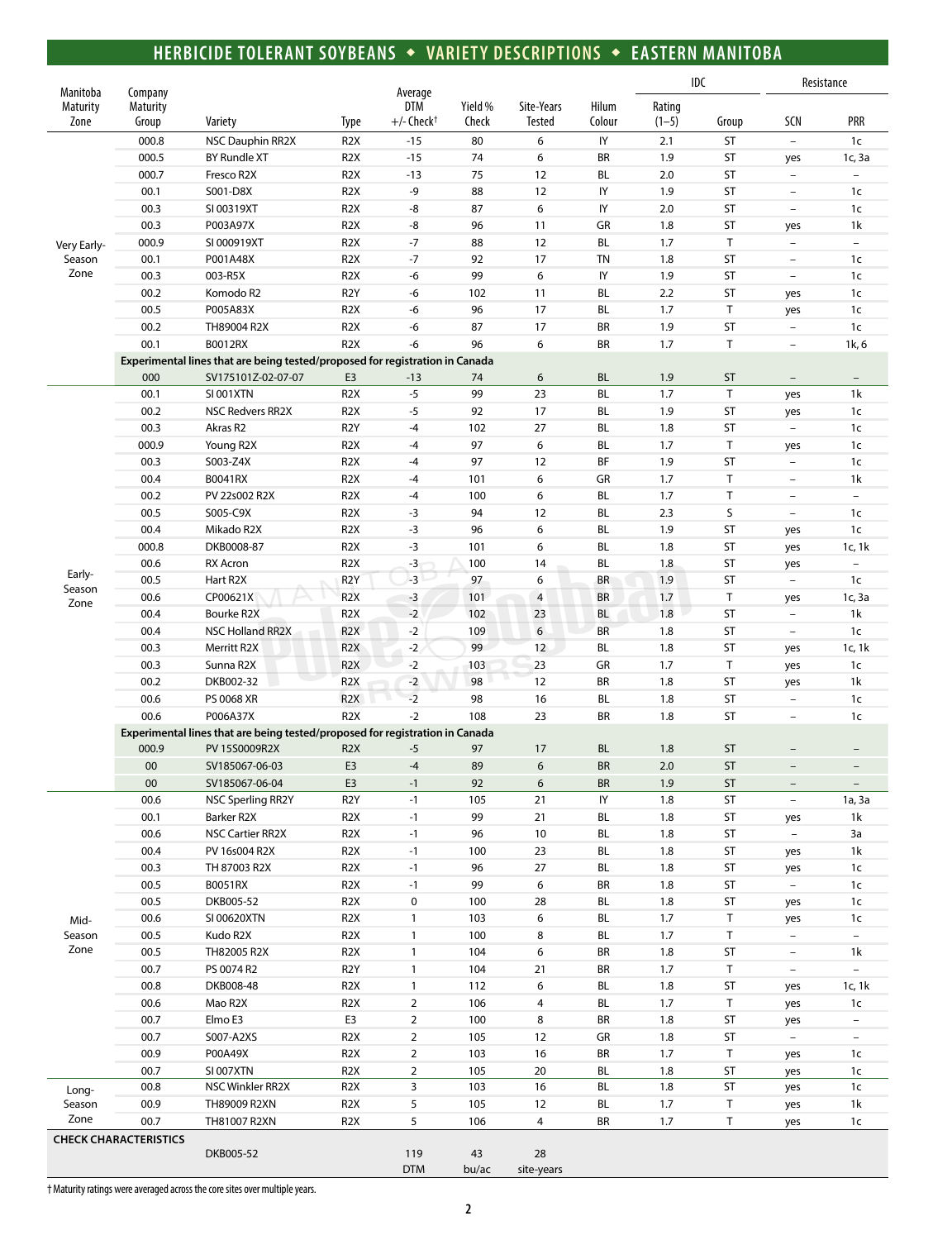### **HERBICIDE TOLERANT SOYBEANS** w **YIELDS BY LOCATION** w **EASTERN MANITOBA**

|                       |                                                                              |                          |                          |                          | 2021 Yield % Check |                   |           |             |
|-----------------------|------------------------------------------------------------------------------|--------------------------|--------------------------|--------------------------|--------------------|-------------------|-----------|-------------|
| Manitoba<br>Maturity  |                                                                              | Average<br><b>DTM</b>    |                          | Early Sites <sup>#</sup> |                    | <b>Core Sites</b> |           |             |
| Zone                  | Variety                                                                      | $+/-$ Check <sup>+</sup> | Beausejour               | Stonewall                | Carman             | Morris            | Portage   | St. Adolphe |
|                       | <b>NSC Dauphin RR2X</b>                                                      | $-15$                    | 85                       | 91                       | 73                 | 80                | 79        | 78          |
|                       | BY Rundle XT                                                                 | $-15$                    | 69                       | 89                       | 74                 | 81                | 70        | 67          |
|                       | Fresco R2X                                                                   | $-13$                    | 75                       | 81                       | 77                 | 73                | 95        | 66          |
|                       | S001-D8X                                                                     | -9                       | 80                       | 123                      | 91                 | 80                | 97        | 94          |
|                       | SI 00319XT                                                                   | -8                       | 84                       | 107                      | 92                 | 79                | 88        | 87          |
|                       | P003A97X<br>SI 000919XT                                                      | -8<br>$-7$               | 101<br>113               | 107<br>112               | 93<br>97           | 95<br>90          | 102<br>81 | 86<br>93    |
| Very Early-<br>Season | P001A48X                                                                     | $-7$                     | 98                       | 116                      | 84                 | 81                | 110       | 83          |
| Zone                  | 003-R5X                                                                      | -6                       | 106                      | 94                       | 98                 | 92                | 108       | 92          |
|                       | Komodo R2                                                                    | -6                       | 101                      | 127                      | 98                 | 91                | 97        | 98          |
|                       | P005A83X                                                                     | -6                       | 86                       | 111                      | 102                | 94                | 109       | 95          |
|                       | TH89004 R2X                                                                  | -6                       | 97                       | 106                      | 92                 | 82                | 88        | 96          |
|                       | <b>B0012RX</b>                                                               | -6                       | 101                      | 98                       | 88                 | 103               | 89        | 90          |
|                       | Experimental lines that are being tested/proposed for registration in Canada |                          |                          |                          |                    |                   |           |             |
|                       | SV175101Z-02-07-07                                                           | $-13$                    | 80                       | 123                      | 80                 | 56                | 78        | 45          |
|                       | <b>SI 001XTN</b>                                                             | $-5$                     | 92                       | 101                      | 105                | 83                | 93        | 98          |
|                       | <b>NSC Redvers RR2X</b>                                                      | $-5$                     | 110                      | 97                       | 98                 | 89                | 90        | 90          |
|                       | Akras R2                                                                     | $-4$                     | 122                      | 129                      | 105                | 93                | 114       | 100         |
|                       | Young R2X                                                                    | $-4$                     | 92                       | 105                      | 107                | 88                | 93        | 106         |
|                       | S003-Z4X                                                                     | $-4$                     | 103                      | 107                      | 102                | 97                | 102       | 91          |
|                       | B0041RX                                                                      | $-4$                     | 113                      | 112                      | 96                 | 96                | 100       | 92          |
|                       | PV 22s002 R2X                                                                | $-4$                     | 102                      | 114                      | 103                | 90                | 99        | 107         |
|                       | S005-C9X                                                                     | $-3$                     | 103                      | 118                      | 88<br>91           | 96                | 93        | 85          |
|                       | Mikado R2X<br>DKB0008-87                                                     | $-3$                     | 98<br>103                | 109<br>117               | 100                | 87<br>102         | 103<br>91 | 104         |
|                       | <b>RX Acron</b>                                                              | $-3$<br>$-3$             | 111                      | 116                      | 99                 | 81                | 102       | 100<br>102  |
| Early-                | Hart R2X                                                                     | $-3$                     | 97                       | 126                      | 92                 | 95                | 102       | 89          |
| Season                | CP00621X                                                                     | $-3$                     |                          | $\overline{\phantom{a}}$ | 100                | 103               | 107       | 87          |
| Zone                  | Bourke R2X                                                                   | $-2$                     | 109                      | 119                      | 106                | 92                | 102       | 102         |
|                       | NSC Holland RR2X                                                             | $-2$                     | 125                      | 127                      | 112                | 89                | 106       | 99          |
|                       | Merritt R2X                                                                  | $-2$                     | 108                      | 100                      | 109                | 96                | 107       | 98          |
|                       | Sunna R2X                                                                    | $-2$                     | 112                      | 99                       | 109                | 97                | 110       | 96          |
|                       | DKB002-32                                                                    | $-2$                     | 107                      | 116                      | 101                | 94                | 107       | 102         |
|                       | PS 0068 XR                                                                   | $-2$                     | ш.                       |                          | 97                 | 88                | 100       | 96          |
|                       | P006A37X                                                                     | $-2$                     | 119                      | 118                      | 116                | 95                | 99        | 104         |
|                       | Experimental lines that are being tested/proposed for registration in Canada |                          |                          |                          |                    |                   |           |             |
|                       | PV 15s0009R2X                                                                | $-5$                     | 106                      | 113                      | 94                 | 83                | 83        | 94          |
|                       | SV185067-06-03                                                               | $-4$                     | 91                       | 112                      | 86                 | 84                | 91        | 87          |
|                       | SV185067-06-04                                                               | $-1$                     | 97                       | 112                      | 88                 | 84                | 94        | 92          |
|                       | <b>NSC Sperling RR2Y</b>                                                     | $-1$                     | $\overline{\phantom{a}}$ | $\overline{\phantom{a}}$ | 102                | 104               | 107       | 102         |
|                       | Barker R2X                                                                   | $-1$                     | $\overline{\phantom{a}}$ | $\overline{\phantom{a}}$ | 109                | 91                | 109       | 99          |
|                       | <b>NSC Cartier RR2X</b>                                                      | $-1$                     | $\overline{\phantom{a}}$ | $\overline{\phantom{a}}$ | 96                 | 94                | 98        | 97          |
|                       | PV 16s004R2X<br>TH 87003 R2X                                                 | $-1$<br>$-1$             | 107<br>108               | 105<br>103               | 110<br>111         | 94<br>91          | 93<br>101 | 102<br>98   |
|                       | B0051RX                                                                      | $-1$                     | 103                      | 106                      | 93                 | 103               | 95        | 94          |
|                       | DKB005-52                                                                    | 0                        | 100                      | 100                      | 100                | 100               | 100       | 100         |
| Mid-                  | SI 00620XTN                                                                  | $\mathbf{1}$             | 105                      | 115                      | 106                | 94                | 100       | 111         |
| Season                | SI 007XTN                                                                    | $\mathbf{1}$             | 108                      | 109                      | 112                | 106               | 121       | 109         |
| Zone                  | Kudo R2X                                                                     | $\mathbf{1}$             | $\overline{\phantom{a}}$ | $\overline{\phantom{a}}$ | 116                | 95                | 116       | 116         |
|                       | TH82005 R2X                                                                  | $\mathbf{1}$             | 99                       | 115                      | 104                | 97                | 114       | 115         |
|                       | PS 0074 R2                                                                   | $\mathbf{1}$             | $\overline{\phantom{a}}$ | $\overline{\phantom{a}}$ | 115                | 100               | 125       | 98          |
|                       | DKB008-48                                                                    | $\overline{2}$           | 110                      | 134                      | 121                | 102               | 105       | 121         |
|                       | Mao R2X                                                                      | $\overline{2}$           | $\overline{\phantom{a}}$ | $\overline{\phantom{a}}$ | 119                | 101               | 94        | 104         |
|                       | Elmo E3                                                                      | $\overline{2}$           | $\overline{\phantom{a}}$ | $\equiv$                 | 109                | 101               | 115       | 102         |
|                       | S007-A2XS                                                                    | $\overline{2}$           | 124                      | 144                      | 114                | 96                | 98        | 111         |
|                       | P00A49X                                                                      | $\overline{2}$           | $\equiv$                 | $\equiv$                 | 110                | 101               | 117       | 119         |
| Long-                 | NSC Winkler RR2X                                                             | 3                        | $\overline{\phantom{a}}$ | $\overline{\phantom{a}}$ | 109                | 103               | 104       | 118         |
| Season                | TH89009 R2XN                                                                 | 5                        | $\overline{\phantom{a}}$ | $\overline{\phantom{a}}$ | 113                | 101               | 127       | 117         |
| Zone                  | TH81007 R2XN                                                                 | 5                        | $\overline{\phantom{a}}$ | $\overline{\phantom{a}}$ | 109                | 108               | 98        | 109         |
|                       | <b>CHECK CHARACTERISTICS</b>                                                 |                          |                          |                          |                    |                   |           |             |
|                       | DKB005-52                                                                    | 119<br><b>DTM</b>        | 55                       | 14                       | 56                 | 54                | 36        | 21          |
|                       |                                                                              | CV%                      | 6.8                      | 8.7                      | 6.2                | bu/ac<br>5.4      | 8.7       | 7.1         |
|                       |                                                                              | LSD%                     | 11                       | 16                       | 10                 | 8                 | 14        | 11          |
|                       |                                                                              | Sign. Diff.              | yes                      | yes                      |                    | yes               | yes       | yes         |
|                       |                                                                              | <b>Seeding Date</b>      | May 17                   | May 25                   | yes<br>May 19      | May 18            | May 28    | May 14      |
|                       |                                                                              | <b>Harvest Date</b>      | Sep 24                   | Sep 25                   | Sep 29             | Sep 30            | Oct 5     | Sep 22      |
|                       |                                                                              |                          |                          |                          |                    |                   |           |             |

† Maturity ratings were averaged across the core sites over multiple years. ‡ Dashes indicate that varieties were not tested at the early sites.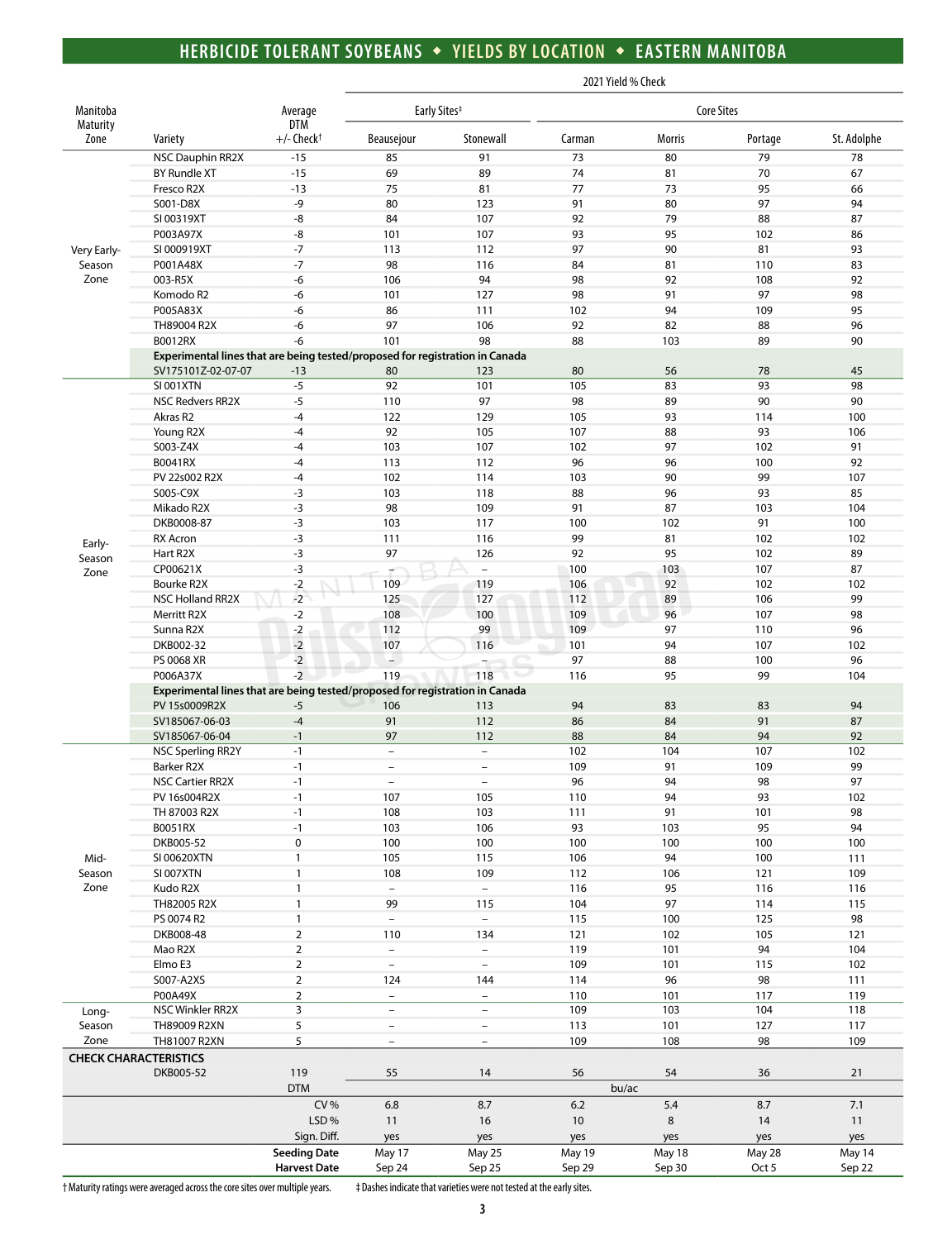### **HERBICIDE TOLERANT SOYBEANS** w **VARIETY DESCRIPTIONS & YIELDS BY LOCATION** w **WESTERN MANITOBA**

| Manitoba         |                                                                                                                                            |                         |                                                   |       |                                     |                   | IDC       |                          | Resistance                                 | 2021 Yield % Check |                 |                  |                  |                         |                            |
|------------------|--------------------------------------------------------------------------------------------------------------------------------------------|-------------------------|---------------------------------------------------|-------|-------------------------------------|-------------------|-----------|--------------------------|--------------------------------------------|--------------------|-----------------|------------------|------------------|-------------------------|----------------------------|
| Maturity<br>Zone | Company<br>Maturity<br>Group                                                                                                               | Variety                 | Average<br><b>DTM</b><br>$+/-$ Check <sup>+</sup> | Check | Yield % Site-Years<br><b>Tested</b> | Rating<br>$(1-5)$ | Group     | SCN                      | <b>PRR</b>                                 | Dauphin            | Hamiota         | Holland          | Melita           | Souris                  | Swan<br>River <sup>#</sup> |
|                  | 000.3                                                                                                                                      | DKB0003-24              | $-13$                                             | 86    | 6                                   | 1.9               | ST        | yes                      | 1c, $1k$                                   | 97                 | 69              | 86               | 83               | 90                      | 84                         |
|                  | 000.6                                                                                                                                      | <b>Buffalo R2</b>       | $-11$                                             | 85    | 8                                   | 1.9               | ST        | $\overline{\phantom{a}}$ | $\bar{ }$                                  | 94                 | 82              | 83               | 81               | 92                      | 81                         |
|                  | 000.5                                                                                                                                      | <b>BY Rundle XT</b>     | $-11$                                             | 92    | 6                                   | 1.9               | ST        | yes                      | 1c, 3a                                     | 105                | 62              | 105              | 93               | 96                      | 92                         |
|                  | 000.8                                                                                                                                      | <b>NSC Dauphin RR2X</b> | $-10$                                             | 88    | 6                                   | 2.1               | <b>ST</b> | $\overline{\phantom{a}}$ | 1c                                         | 95                 | 70              | 90               | 87               | 90                      | 92                         |
|                  | 000.5                                                                                                                                      | Amirani R2              | -9                                                | 88    | 13                                  | 1.8               | ST        | $\qquad \qquad -$        | 1k                                         | 93                 | 75              | 88               | 75               | 90                      | 81                         |
| Very Early-      | 00.1                                                                                                                                       | NSC EXP001PX            | -8                                                | 85    | 5                                   | 1.7               | T         | $\qquad \qquad -$        | 1 <sub>c</sub>                             | 95                 | 79              | 82               | 82               | 81                      | $\overline{\phantom{0}}$   |
| Season<br>Zone   | 000.7                                                                                                                                      | Fresco R2X              | -8                                                | 92    | 13                                  | 2.0               | ST        | $\overline{\phantom{a}}$ | $\overline{\phantom{a}}$                   | 107                | 73              | 90               | 79               | 97                      | 89                         |
|                  | 000.7                                                                                                                                      | NSC EXP0007X            | -8                                                | 83    | 6                                   | 1.9               | ST        | $\equiv$                 | 1a                                         | 95                 | 72              | 85               | 78               | 81                      | 81                         |
|                  | 000.9                                                                                                                                      | S0009-F2X               | -7                                                | 95    | 27                                  | 1.8               | ST        | $\overline{\phantom{a}}$ | 1c                                         | 102                | 89              | 98               | 94               | 94                      | 104                        |
|                  | 00.1                                                                                                                                       | NSC EXP001LX            | -6                                                | 96    | 5                                   | 1.8               | ST        | $\overline{\phantom{a}}$ | 1c, 3a                                     | 104                | 94              | 100              | 87               | 93                      | $\overline{\phantom{0}}$   |
|                  | 000.5                                                                                                                                      | DKB0005-44              | -6                                                | 93    | 18                                  | 1.9               | <b>ST</b> | yes                      | 1 <sub>c</sub>                             | 107                | 87              | 90               | 89               | 101                     | 90                         |
|                  | 000.5                                                                                                                                      | CP000521X               | -6                                                | 90    | 6                                   | 1.8               | ST        | $\overline{\phantom{0}}$ | 1 <sub>c</sub>                             | 96                 | 82              | 78               | 87               | 92                      | 94                         |
|                  | 00.1                                                                                                                                       | S001-D8X                | $-4$                                              | 103   | 11                                  | 1.9               | ST        | $\overline{\phantom{a}}$ | 1 <sub>c</sub>                             | 106                | 88              | 95               | 88               | 95                      | 110                        |
|                  | 00.2                                                                                                                                       | Komodo R2               | -4                                                | 99    | 8                                   | 2.2               | ST        | yes                      | 1 <sub>c</sub>                             | 101                | 90              | 98               | 89               | 97                      | 115                        |
|                  | 00.1                                                                                                                                       | B0012RX                 | $-4$                                              | 103   | 6                                   | 1.7               | T         | $\overline{\phantom{a}}$ | 1k, 6                                      | 102                | 96              | 94               | 96               | 105                     | 119                        |
|                  | 00.3                                                                                                                                       | 003-R5X                 | $-4$                                              | 105   | 6                                   | 1.9               | <b>ST</b> | $\qquad \qquad -$        | 1 <sub>c</sub>                             | 110                | 95              | 104              | 106              | 103                     | 109                        |
|                  | 00.1                                                                                                                                       | P001A48X                | $-3$                                              | 100   | 13                                  | 1.8               | <b>ST</b> | $\overline{\phantom{a}}$ | 1c                                         | 104                | 86              | 100              | 88               | 103                     | 106                        |
|                  | 00.2                                                                                                                                       | TH89004 R2X             | $-2$                                              | 98    | 13                                  | 1.9               | ST        | $\qquad \qquad -$        | 1c                                         | 100                | 89              | 92               | 82               | 96                      | 105                        |
|                  | 000.9                                                                                                                                      | Young R2X               | $-2$                                              | 101   | 6                                   | 1.7               | T         | yes                      | 1c                                         | 111                | 100             | 83               | 87               | 104                     | 104                        |
|                  | 000.9                                                                                                                                      | SI 000919XT             | $-2$                                              | 97    | 11                                  | 1.7               | T         | $\overline{\phantom{a}}$ | $\qquad \qquad -$                          | 100                | 90              | 90               | 84               | 97                      | 96                         |
|                  | 000.9                                                                                                                                      | PV 15s0009 R2X          | $-2$                                              | 98    | 17                                  | 1.8               | ST        | yes                      | 1c                                         | 107                | 91              | 84               | 87               | 100                     | 99                         |
|                  | 00.3                                                                                                                                       | P003A97X                | $-2$                                              | 100   | 13                                  | 1.8               | ST        | yes                      | 1k                                         | 114                | 101             | 103              | 102              | 104                     | 105                        |
| Early-           | 00.3                                                                                                                                       | S003-Z4X                | $-2$                                              | 104   | 13                                  | 1.9               | ST        | H                        | 1 <sub>c</sub>                             | 105                | 94              | 108              | 85               | 102                     | 112                        |
| Season           | 000.9                                                                                                                                      | DKB0009-89              | $-2$                                              | 98    | 18                                  | 1.8               | <b>ST</b> | yes                      | 1c, 1k                                     | 107                | 91              | 87               | 90               | 101                     | 92                         |
| Zone             | 00.1                                                                                                                                       | <b>SI 001XTN</b>        | $-2$                                              | 99    | 18                                  | 1.7               | T.        | yes                      | 1k                                         | 108                | 95              | 92               | 96               | 105                     | 108                        |
|                  | 00.2                                                                                                                                       | <b>NSC Redvers RR2X</b> | $-1$                                              | 97    | 15                                  | 1.9               | ST        | yes                      | 1c                                         | 100                | 87              | 98               | 97               | 99                      | $\qquad \qquad -$          |
|                  | 000.8                                                                                                                                      | DKB0008-87              | $-1$                                              | 101   | 6                                   | 1.8               | ST        | yes                      | 1c, 1k                                     | 108                | 94              | 94               | 97               | 105                     | 101                        |
|                  | 00.5                                                                                                                                       | P005A83X                | $-1$                                              | 107   | 13                                  | 1.7               | T         |                          | 1c                                         | 122                | 99              | 106              | 93               | 108                     | 104                        |
|                  |                                                                                                                                            |                         |                                                   |       |                                     |                   |           | yes                      |                                            |                    |                 |                  |                  |                         |                            |
|                  | 00.3                                                                                                                                       | Mahony R2               | $-1$                                              | 101   | 35                                  | 2.5               | S         | $\overline{\phantom{a}}$ | $\overline{\phantom{a}}$                   | 106                | 92              | 104              | 92               | 103                     | 108                        |
|                  | 00.5                                                                                                                                       | Hart R2X                | $\pmb{0}$                                         | 101   | 6                                   | 1.9               | ST        | $\overline{\phantom{a}}$ | 1 <sub>c</sub>                             | 107                | 95              | 83               | 97               | 103                     | 109                        |
|                  | 00.4                                                                                                                                       | Mikado R2X              | 0                                                 | 98    | 5                                   | 1.9               | ST        | yes                      | 1 <sub>c</sub>                             | 102                | 91              | 99               | 95               | 99                      | $\overline{\phantom{0}}$   |
|                  | 00.3                                                                                                                                       | Akras R2                | $\mathbf 0$                                       | 100   | 37                                  | 1.7               | Τ         | $\overline{\phantom{a}}$ | 1 <sub>c</sub>                             | 100                | 100             | 100              | 100              | 100                     | 100                        |
|                  | 00.5                                                                                                                                       | S005-C9X                | 0                                                 | 107   | 9                                   | 2.3               | S         | $\overline{\phantom{a}}$ | 1 <sub>c</sub>                             | 111                | 95              | 104              | 102              | 102                     | $\overline{a}$             |
|                  | 00.3                                                                                                                                       | TH 87003 R2X            | 0                                                 | 96    | 23                                  | 1.8               | ST        | yes                      | 1c                                         | 114                | 96              | 88               | 84               | 105                     | $\overline{\phantom{a}}$   |
|                  | 00.3                                                                                                                                       | Sunna R2X               | $\mathbf{1}$                                      | 101   | 16                                  | 1.7               | T         | yes                      | 1c                                         | 108                | 89              | 101              | 88               | 98                      | 106                        |
|                  | 00.4                                                                                                                                       | B0041RX                 | $\mathbf{1}$                                      | 105   | 5                                   | 1.7               | T         | $\overline{\phantom{a}}$ | 1k                                         | 107                | 107             | 100              | 99               | 106                     | $\overline{\phantom{0}}$   |
|                  | 00.5                                                                                                                                       | P005A27X                | $\mathbf{1}$                                      | 101   | 18                                  | 1.8               | ST        | $\overline{\phantom{0}}$ | 1c                                         | 113                | 93              | 104              | 85               | 107                     | 106                        |
| Mid-             | 00.6                                                                                                                                       | P006A37X                | $\mathbf{1}$                                      | 107   | 17                                  | 1.8               | ST        | $\overline{\phantom{a}}$ | 1 <sub>c</sub>                             | 112                | 99              | 98               | 100              | 105                     | 116                        |
| Season           | 00.4                                                                                                                                       | Bourke R2X              | $\mathbf{1}$                                      | 103   | 11                                  | 1.8               | ST        | $\overline{\phantom{0}}$ | 1k                                         | 108                | 101             | 98               | 90               | 104                     | $\qquad \qquad -$          |
| Zone             | 00.2                                                                                                                                       | PV 22s002 R2X           | $\mathbf{1}$                                      | 103   | 6                                   | 1.7               | T         | $\overline{\phantom{a}}$ | $\overline{\phantom{a}}$                   | 112                | 96              | 88               | 95               | 109                     | 102                        |
|                  | 00.6                                                                                                                                       | PS 0068 XR              | $\overline{2}$                                    | 105   | 9                                   | 1.8               | ST        | $\overline{\phantom{a}}$ | 1c                                         | 109                | 96              | 103              | 91               | 100                     | $\qquad \qquad -$          |
|                  | 00.4                                                                                                                                       | PV 16s004 R2X           | $\overline{2}$                                    | 100   | 15                                  | 1.8               | ST        | yes                      | 1k                                         | 107                | 105             | 96               | 96               | 106                     | $\overline{\phantom{0}}$   |
|                  | 00.7                                                                                                                                       | TH82005 R2X             | 3                                                 | 110   | 5                                   | 1.8               | ST        | $\overline{\phantom{a}}$ | $\overline{\phantom{a}}$                   | 114                | 96              | 104              | 99               | 122                     | $\overline{a}$             |
|                  | 00.5                                                                                                                                       | Kudo R2X                | 3                                                 | 105   | 11                                  | 1.7               | $\top$    | $\overline{\phantom{a}}$ | $\overline{\phantom{a}}$                   | 110                | 106             | 111              | 97               | 107                     | $\qquad \qquad -$          |
|                  | <b>CHECK CHARACTERISTICS</b><br>Akras R2<br>123<br>55<br>37<br>38<br>75<br>57<br>30<br>77<br>63<br><b>DTM</b><br>bu/ac<br>bu/ac site-years |                         |                                                   |       |                                     |                   |           |                          |                                            |                    |                 |                  |                  |                         |                            |
|                  |                                                                                                                                            |                         |                                                   |       |                                     |                   |           |                          | <b>CV%</b>                                 | 4.4                | 4.3             | 8.3              | 7.5              | 4.6                     | 7.1                        |
|                  |                                                                                                                                            |                         |                                                   |       |                                     |                   |           |                          | LSD%                                       | 8                  | 6               | 13               | 11               | $\overline{7}$          | 12                         |
|                  |                                                                                                                                            |                         |                                                   |       |                                     |                   |           |                          | Sign. Diff.                                | yes                | yes             | yes              | yes              | yes                     | yes                        |
|                  |                                                                                                                                            |                         |                                                   |       |                                     |                   |           |                          | <b>Seeding Date</b><br><b>Harvest Date</b> | May 17<br>Sep 28   | May 18<br>Oct 4 | May 12<br>Sep 21 | May 17<br>Sep 15 | <b>May 15</b><br>Sep 27 | May 17<br>Sep 30           |

† Maturity ratings were averaged across the western sites over multiple years. ‡ Dashes indicate that varieties were not tested at the Swan River site.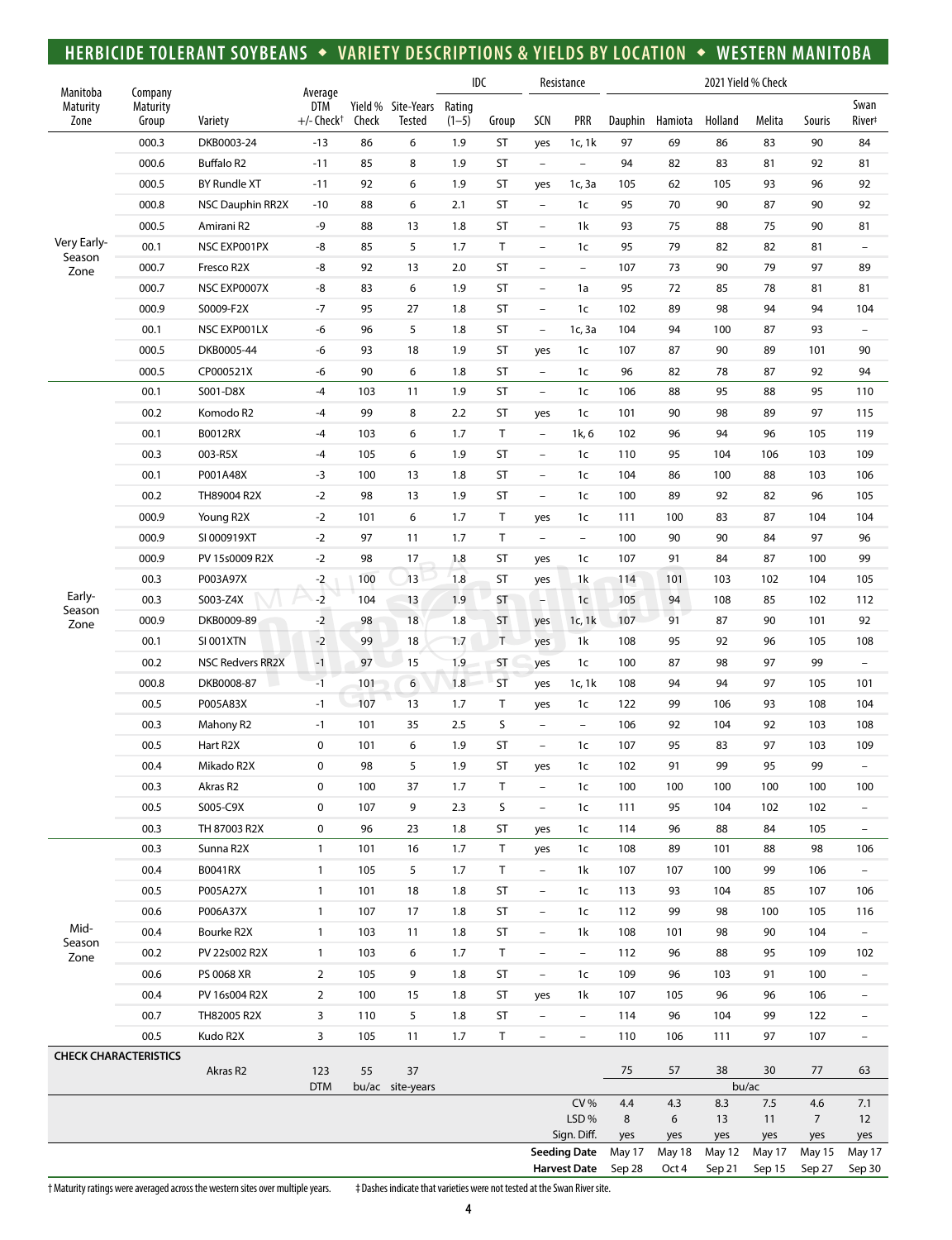### **HERBICIDE TOLERANT SOYBEANS** w **YIELDS BY LOCATION** w **EASTERN FIRST YEAR ENTRIES**

| Manitoba                     |                     | Average                                                                      | IDC    |                     |           | 2021 Yield % Check |             |
|------------------------------|---------------------|------------------------------------------------------------------------------|--------|---------------------|-----------|--------------------|-------------|
| Maturity                     |                     | <b>DTM</b>                                                                   |        |                     |           |                    |             |
| Zone                         | Variety             | $+/-$ Check <sup>+</sup>                                                     | Rating | Group               | Carman    | <b>Morris</b>      | St. Adolphe |
|                              | SI 000921E3         | $-10$                                                                        | 1.9    | <b>ST</b>           | 75        | 69                 | 79          |
|                              | NSC EXPO01LX        | $-7$                                                                         | 1.8    | <b>ST</b>           | 83        | 73                 | 97          |
| Very Early-                  | Pikas R2X           | $-7$                                                                         | 1.6    | T                   | 82        | 79                 | 80          |
| Season                       | Gecko R2X           | $-6$                                                                         | 1.7    | T                   | 88        | 72                 | 85          |
| Zone                         |                     | Experimental lines that are being tested/proposed for registration in Canada |        |                     |           |                    |             |
|                              | <b>EXP000820XRN</b> | $-6$                                                                         | 1.7    | T                   | 98        | 90                 | 91          |
|                              | SC21-2225R2X        | $-6$                                                                         | 2.0    | <b>ST</b>           | 91        | 81                 | 96          |
|                              | PV 24s0008R2X       | $-5$                                                                         | 1.6    | T                   | 90        | 89                 | 95          |
|                              | SI 00221XTN         | $-5$                                                                         | 2.0    | <b>ST</b>           | 91        | 89                 | 101         |
|                              | SI 00321XT          | $-2$                                                                         | 1.8    | <b>ST</b>           | 103       | 79                 | 104         |
| Early-                       | Merino R2X          | $-1$                                                                         | 1.7    | T                   | 108       | 92                 | 125         |
| Season<br>Zone               | NSC EXPO01PX        | $-1$                                                                         | 1.7    | T                   | 90        | 92                 | 100         |
|                              |                     | Experimental lines that are being tested/proposed for registration in Canada |        |                     |           |                    |             |
|                              | <b>PV EXP 21-S3</b> | $-4$                                                                         | 1.8    | <b>ST</b>           | 92        | 83                 | 92          |
|                              | SVX00421XTN         | $-2$                                                                         | 1.8    | <b>ST</b>           | 105       | 90                 | 115         |
|                              | DKB005-52           | $\mathbf 0$                                                                  | 1.8    | <b>ST</b>           | 100       | 100                | 100         |
|                              | PV 26s007R2X        | $\mathbf 0$                                                                  | 1.9    | <b>ST</b>           | 91        | 86                 | 109         |
|                              | TH82006 R2X         | $\Omega$                                                                     | 1.9    | <b>ST</b>           | 101       | 93                 | 105         |
| Mid-                         | Mako R2X            | $\mathbf 0$                                                                  | 1.8    | <b>ST</b>           | 109       | 96                 | 100         |
| Season<br>Zone               | Badger R2X          | $\mathbf{1}$                                                                 | 1.7    | T                   | 108       | 99                 | 123         |
|                              | PV 25s005R2X        | $\mathbf{1}$                                                                 | 1.7    | T                   | 103       | 98                 | 114         |
|                              |                     | Experimental lines that are being tested/proposed for registration in Canada |        |                     |           |                    |             |
|                              | PR150102Z-18        | $\mathbf 0$                                                                  | 1.7    | T                   | 103       | 93                 | 111         |
|                              | DKB006-21           | 3                                                                            | 1.7    | $\mathsf{T}$        | 113       | 110                | 116         |
| Long-                        | <b>Triquet R2X</b>  | $\overline{5}$                                                               | 1.7    | T                   | 112       | 96                 | 119         |
| Season<br>Zone               |                     | Experimental lines that are being tested/proposed for registration in Canada |        |                     |           |                    |             |
|                              | PR161100Z-04        | $\overline{2}$                                                               | 1.7    | T.                  | 97        | 95                 | 96          |
| <b>CHECK CHARACTERISTICS</b> |                     |                                                                              |        |                     |           |                    |             |
|                              | DKB005-52           | 120                                                                          |        |                     | 57        | 52                 | 20          |
|                              |                     | <b>DTM</b>                                                                   |        |                     |           | bu/ac              |             |
|                              |                     |                                                                              |        | CV%<br>LSD%         | 7.6<br>12 | 3.1<br>5           | 6<br>10     |
|                              |                     |                                                                              |        | Sign. Diff.         | yes       | yes                | yes         |
|                              |                     |                                                                              |        | <b>Seeding Date</b> | May 19    | May 18             | May 14      |
|                              |                     |                                                                              |        | <b>Harvest Date</b> | Sep 29    | Sep 30             | Sep 22      |

† Maturity ratings were averaged across the Carman, Morris and St. Adolphe sites.

# **HERBICIDE TOLERANT SOYBEANS • YIELDS BY LOCATION • WESTERN FIRST YEAR ENTRIES**

|                              |                                                                              |                                            | <b>IDC</b> |           |         | 2021 Yield % Check |               |  |  |  |  |
|------------------------------|------------------------------------------------------------------------------|--------------------------------------------|------------|-----------|---------|--------------------|---------------|--|--|--|--|
| Manitoba<br>Maturity<br>Zone | Variety                                                                      | Average<br>DTM<br>$+/-$ Check <sup>+</sup> | Rating     | Group     | Hamiota | <b>Melita</b>      | <b>Souris</b> |  |  |  |  |
|                              | Mynarski R2X                                                                 | $-9$                                       | 2.0        | <b>ST</b> | 72      | 80                 | 87            |  |  |  |  |
|                              | DKB0005-03                                                                   | $-9$                                       | 1.7        | $\mathbf$ | 81      | 89                 | 100           |  |  |  |  |
|                              | Pikas R2X                                                                    | $-7$                                       | 1.6        |           | 87      | 94                 | 96            |  |  |  |  |
|                              | Wolf R2X                                                                     | $-7$                                       | 1.9        | <b>ST</b> | 83      | 104                | 94            |  |  |  |  |
|                              | SI 00319XT                                                                   | $-6$                                       | 2.0        | <b>ST</b> | 88      | 90                 | 90            |  |  |  |  |
|                              | PV 24s0008R2X                                                                | $-5$                                       | 1.6        | <b>ST</b> | 91      | 94                 | 102           |  |  |  |  |
| Very Early-                  | Experimental lines that are being tested/proposed for registration in Canada |                                            |            |           |         |                    |               |  |  |  |  |
| Season<br>Zone               | PR160520Z-04                                                                 | $-14$                                      | 1.9        | <b>ST</b> | 67      | 88                 | 83            |  |  |  |  |
|                              | PR160298Z-06                                                                 | $-13$                                      | 1.9        | <b>ST</b> | 53      | 90                 | 86            |  |  |  |  |
|                              | <b>PV EXP 21-S1</b>                                                          | $-12$                                      | 1.7        | <b>ST</b> | 78      | 95                 | 102           |  |  |  |  |
|                              | SVX000921E3                                                                  | $-10$                                      | 1.9        | <b>ST</b> | 79      | 86                 | 92            |  |  |  |  |
|                              | PR160542Z-03                                                                 | $-9$                                       | 1.8        | <b>ST</b> | 78      | 95                 | 86            |  |  |  |  |
|                              | SV175069Z-01-06-11                                                           | $-9$                                       | 1.8        | <b>ST</b> | 84      | 79                 | 91            |  |  |  |  |
|                              | <b>EXP000820XRN</b>                                                          | $-6$                                       | 1.7        | T         | 89      | 102                | 103           |  |  |  |  |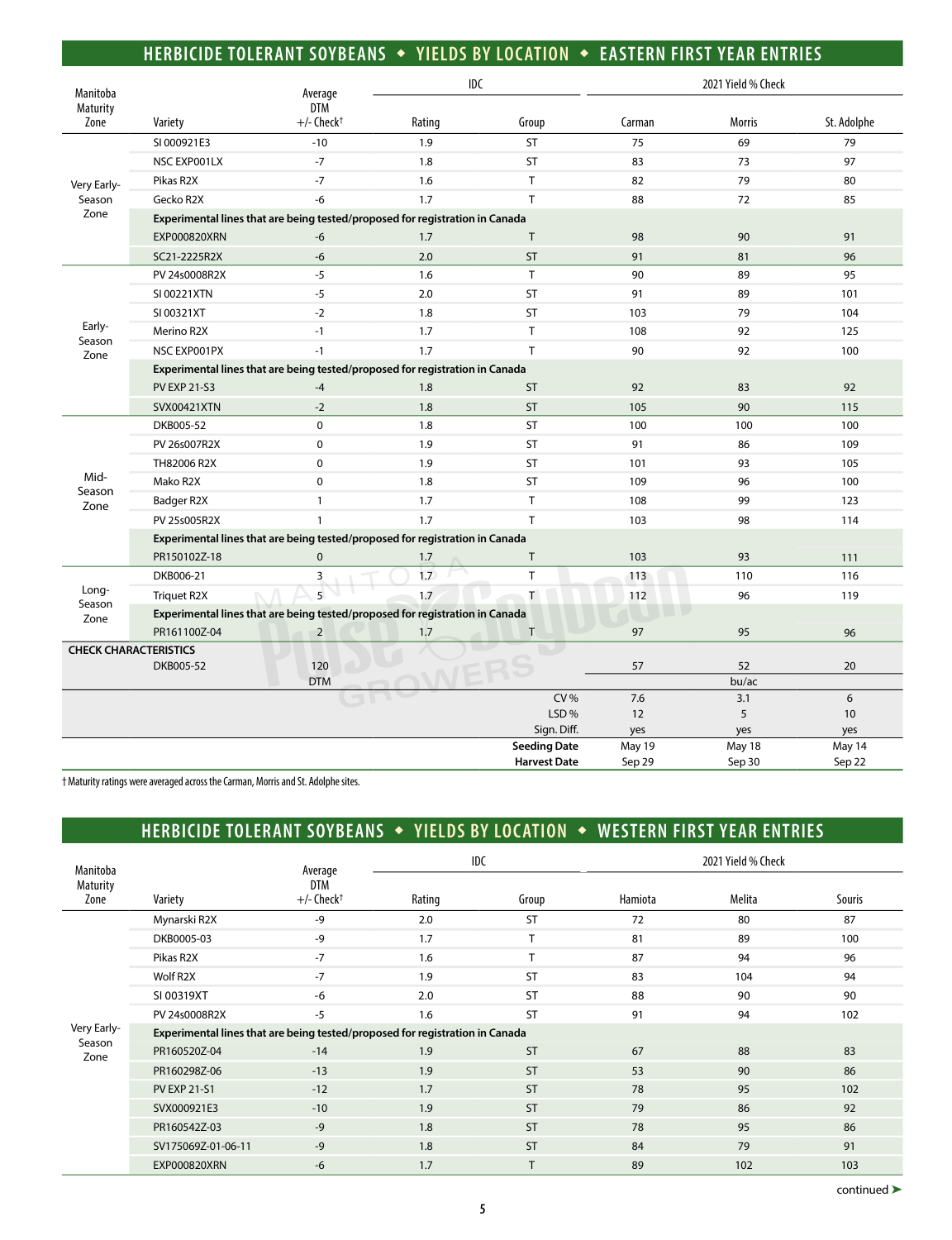#### **HERBICIDE TOLERANT SOYBEANS** w **YIELDS BY LOCATION** w **WESTERN FIRST YEAR ENTRIES continued**

| Manitoba                     |                     | Average                                                                      |        | <b>IDC</b>          |                | 2021 Yield % Check |        |
|------------------------------|---------------------|------------------------------------------------------------------------------|--------|---------------------|----------------|--------------------|--------|
| <b>Maturity</b>              |                     | <b>DTM</b>                                                                   |        |                     |                |                    |        |
| Zone                         | Variety             | $+/-$ Check <sup>+</sup>                                                     | Rating | Group               | Hamiota        | Melita             | Souris |
|                              | SI 00221XTN         | $-4$                                                                         | 2.0    | <b>ST</b>           | 104            | 106                | 102    |
|                              | Major R2X           | $-3$                                                                         | 2.1    | <b>ST</b>           | 81             | 106                | 96     |
|                              | Dextro R2X          | $-1$                                                                         | 1.8    | ST                  | 97             | 92                 | 98     |
| Early-                       | PV 26s007R2X        | $-1$                                                                         | 1.9    | ST                  | 100            | 113                | 99     |
| Season                       | SI 00321XT          | $-1$                                                                         | 1.8    | <b>ST</b>           | 100            | 103                | 107    |
| Zone                         | Akras R2            | $\mathbf 0$                                                                  | 1.8    | <b>ST</b>           | 100            | 100                | 100    |
|                              | PV 25s005R2X        |                                                                              | 1.7    | <b>ST</b>           | 97             | 114                | 112    |
|                              |                     | Experimental lines that are being tested/proposed for registration in Canada |        |                     |                |                    |        |
|                              | <b>PV EXP 21-S3</b> | $-4$                                                                         | 1.8    | <b>ST</b>           | 99             | 93                 | 103    |
| <b>CHECK CHARACTERISTICS</b> |                     |                                                                              |        |                     |                |                    |        |
|                              | Akras R2            | 120                                                                          |        |                     | 53             | 26                 | 81     |
|                              |                     | <b>DTM</b>                                                                   |        |                     |                | bu/ac              |        |
|                              |                     |                                                                              |        | CV%                 | 5.3            | 7.7                | 3.9    |
|                              |                     |                                                                              |        | LSD%                | $\overline{7}$ | 12                 | 6      |
|                              |                     |                                                                              |        | Sign. Diff          | yes            | yes                | yes    |
|                              |                     |                                                                              |        | <b>Seeding Date</b> | May 18         | May 17             | May 15 |
|                              |                     |                                                                              |        | <b>Harvest Date</b> | Oct 4          | Sep 14             | Sep 27 |

† Maturity ratings were averaged across the Hamiota, Melita and Souris sites.

## **CONVENTIONAL SOYBEANS • VARIETY DESCRIPTIONS**

| Manitoba         | Company           |                                                                              | Average                                |                  |                             |                 |                   | IDC          |
|------------------|-------------------|------------------------------------------------------------------------------|----------------------------------------|------------------|-----------------------------|-----------------|-------------------|--------------|
| Maturity<br>Zone | Maturity<br>Group | Variety                                                                      | <b>DTM</b><br>$+/-$ Check <sup>+</sup> | Yield %<br>Check | Site-Years<br><b>Tested</b> | Hilum<br>Colour | Rating<br>$(1-5)$ | Group        |
|                  | 000.8             | Norfolk                                                                      | $-7$                                   | 91               | 24                          | IY              | 2.3               | S            |
|                  | 000.7             | Fjord                                                                        | $-4$                                   | 92               | 16                          | IY              | 2.0               | ST           |
| Early-           | 000.9             | AAC Halli*                                                                   | $-3$                                   | 100              | 43                          | Υ               | 2.0               | ST           |
| Season           | 00.2              | Siberia                                                                      | $-2$                                   | 104              | 15                          | IY              | 1.8               | ST           |
| Zone             |                   | Experimental lines that are being tested/proposed for registration in Canada |                                        |                  |                             |                 |                   |              |
|                  | 00                | OT20-01                                                                      | $-4$                                   | 92               | $\overline{2}$              | Y               | 1.7               | $\mathsf T$  |
|                  | 000               | SVX22T000S32                                                                 | $-3$                                   | 105              | $\overline{4}$              | IY              | 1.8               | ST           |
|                  | 00.3              | <b>OAC Prudence</b>                                                          | $\pmb{0}$                              | 100              | 140                         | Υ               | 1.6               | $\mathsf{T}$ |
|                  | 00.3              | Reynolds                                                                     | $\overline{\mathbf{3}}$                | 107              | 21                          | IY              | 2.3               | S            |
|                  | 00.4              | Liska                                                                        | $\overline{4}$                         | 115              | 10                          | Υ               | 2.3               | S            |
|                  | 00.7              | Primo                                                                        | 5                                      | 99               | 10                          | $\sf{IY}$       | 1.9               | ST           |
|                  | 00.6              | Kebek                                                                        | 6                                      | 102              | 21                          | Υ               | 1.8               | ST           |
|                  | 00.8              | Baffin                                                                       | 6                                      | 107              | 10                          | $\mathsf{I}$    | 2.0               | ST           |
|                  |                   | Experimental lines that are being tested/proposed for registration in Canada |                                        |                  |                             |                 |                   |              |
|                  | 000               | SVX21T000S1                                                                  | $\pmb{0}$                              | 105              | 10                          | IY              | 2.1               | ST           |
| Mid-<br>Season   | 00.3              | $CM-6$                                                                       | $\overline{2}$                         | 97               | $\overline{4}$              | Y               | 1.8               | ST           |
| Zone             | 00                | OT20-02                                                                      | $\mathbf 2$                            | 109              | $\overline{2}$              | Y               | 1.9               | ST           |
|                  | 00.2              | PR130933Z-05                                                                 | $\overline{2}$                         | 102              | $\overline{2}$              | IY              | 1.8               | ST           |
|                  | $00\,$            | SVX21T00S2                                                                   | $\overline{2}$                         | 107              | 10                          | $\sf{IY}$       | 1.7               | $\mathsf{T}$ |
|                  | 00                | OT20-03                                                                      | $\overline{2}$                         | 106              | $\overline{2}$              | Y               | 1.8               | ST           |
|                  | 00.6              | PR130077Z-28                                                                 | $\overline{3}$                         | 103              | 4                           | IY              | 2.0               | ST           |
|                  | 000               | SVX22T000S33                                                                 | $\overline{3}$                         | 110              | $\overline{4}$              | IY              | 2.0               | ST           |
|                  | $00\,$            | OT20-06                                                                      | $\overline{4}$                         | 113              | $\overline{2}$              | Y               | 1.8               | ST           |
|                  | 00.6              | CLS13-005.008                                                                | 6                                      | 110              | $\overline{2}$              | IY              | 2.1               | ST           |
|                  | 00.5              | <b>CRGS 18.1</b>                                                             | $\boldsymbol{6}$                       | 113              | $\overline{2}$              | IY              | 1.9               | ST           |
|                  | 00.7              | Abaca                                                                        | $\overline{7}$                         | 127              | 5                           | IY              | 1.8               | ST           |
| Long-            | 00.8              | Meteor                                                                       | $\overline{7}$                         | 101              | 21                          | IY              | 2.4               | S            |
| Season           | 00.7              | Mozart                                                                       | 8                                      | 109              | $\overline{2}$              | Υ               | 1.9               | ST           |
| Zone             | 00.8              | Aurelina                                                                     | 8                                      | 119              | 5                           | IY              | 1.8               | ST           |
|                  | 00.7              | Jago                                                                         | 9                                      | 111              | 10                          | Υ               | 2.1               | <b>ST</b>    |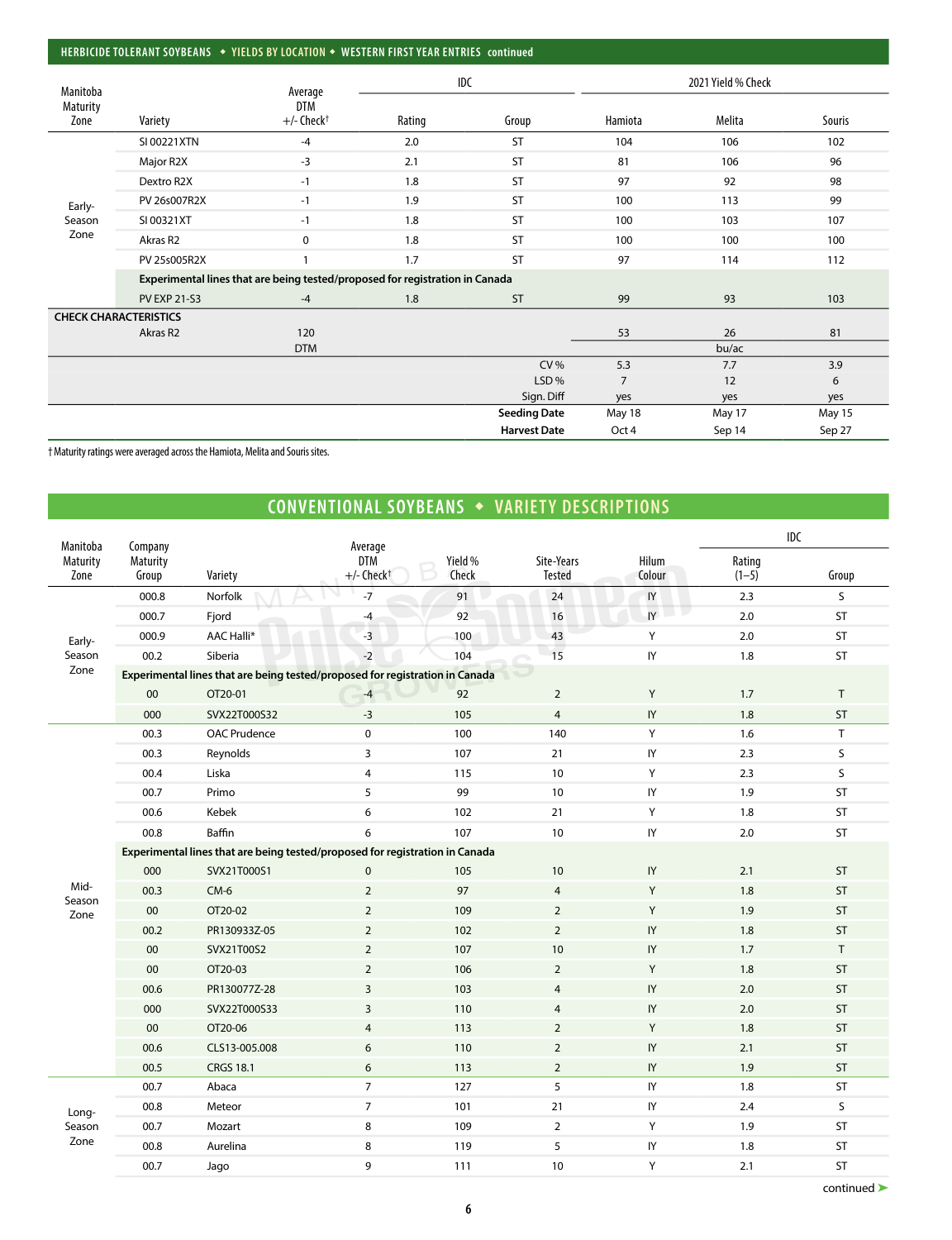|                  | CONVENTIONAL SOYBEANS • VARIETY DESCRIPTIONS continued |                                                                              |                                        |                  |                             |                 |                   |           |  |  |  |
|------------------|--------------------------------------------------------|------------------------------------------------------------------------------|----------------------------------------|------------------|-----------------------------|-----------------|-------------------|-----------|--|--|--|
| Manitoba         | Company                                                |                                                                              | Average                                |                  |                             |                 |                   | IDC       |  |  |  |
| Maturity<br>Zone | <b>Maturity</b><br>Group                               | Variety                                                                      | <b>DTM</b><br>$+/-$ Check <sup>+</sup> | Yield %<br>Check | Site-Years<br><b>Tested</b> | Hilum<br>Colour | Rating<br>$(1-5)$ | Group     |  |  |  |
|                  | 00.7                                                   | Maya*                                                                        | 10                                     | 101              | 5                           | Y               | 1.7               | T         |  |  |  |
|                  | 00                                                     | Stanley                                                                      | 11                                     | 116              | 8                           | IY              | 2.1               | <b>ST</b> |  |  |  |
|                  | 00.9                                                   | Hana                                                                         | 12                                     | 117              | $\overline{2}$              | Y               | 1.9               | <b>ST</b> |  |  |  |
|                  | 0.3                                                    | Astor                                                                        | 13                                     | 114              | 14                          | Y               | 1.9               | <b>ST</b> |  |  |  |
|                  |                                                        | Experimental lines that are being tested/proposed for registration in Canada |                                        |                  |                             |                 |                   |           |  |  |  |
|                  | 00.5                                                   | <b>CRGS 17.1</b>                                                             | $\overline{7}$                         | 111              | $\overline{2}$              | Y               | 2.3               | S         |  |  |  |
|                  | 000                                                    | SVX22T000S34                                                                 | $\overline{7}$                         | 119              | $\overline{4}$              | IY              | 1.9               | <b>ST</b> |  |  |  |
| Long-            | 00.7                                                   | CLS13-005.001                                                                | 8                                      | 112              | $\overline{2}$              | IY              | 2.1               | <b>ST</b> |  |  |  |
| Season           | 00.9                                                   | OT18-01                                                                      | 8                                      | 120              | 11                          | Y               | 1.9               | <b>ST</b> |  |  |  |
| Zone             | 00.5                                                   | <b>CRGS 16.1</b>                                                             | 8                                      | 108              | $\overline{2}$              | Y               | 1.9               | <b>ST</b> |  |  |  |
|                  | 00.7                                                   | CLS13-005.014                                                                | 9                                      | 125              | $\overline{2}$              | IY              | 2.2               | ST        |  |  |  |
|                  | 00.9                                                   | PR130312Z-10-04                                                              | 10                                     | 105              | $\overline{2}$              | IY              | 2.0               | <b>ST</b> |  |  |  |
|                  | 00                                                     | SVX22T00S35                                                                  | 10                                     | 115              | $\overline{4}$              | IY              | 2.0               | <b>ST</b> |  |  |  |
|                  | 00.9                                                   | DL18.3004                                                                    | 12                                     | 119              | 8                           | Y               | 2.0               | <b>ST</b> |  |  |  |
|                  | 00.7                                                   | DL21-3007                                                                    | 12                                     | 119              | $\overline{2}$              | Y               | 2.0               | <b>ST</b> |  |  |  |
|                  | 00.8                                                   | DL21-3010                                                                    | 13                                     | 121              | $\overline{2}$              | Y               | 2.0               | <b>ST</b> |  |  |  |
|                  | 00.9                                                   | CLS13-005.021                                                                | 13                                     | 122              | $\overline{2}$              | IY              | 1.9               | <b>ST</b> |  |  |  |
|                  | <b>CHECK CHARACTERISTICS</b>                           |                                                                              |                                        |                  |                             |                 |                   |           |  |  |  |
|                  |                                                        | <b>OAC Prudence</b>                                                          | 114                                    | 47               | 140                         |                 |                   |           |  |  |  |
|                  |                                                        |                                                                              | <b>DTM</b>                             | bu/ac            | site-years                  |                 |                   |           |  |  |  |

This long-term data is based on results from eastern Manitoba locations. † Maturity ratings were averaged across the core sites over multiple years.

\* Indicates a variety that is protected by, or has been applied for and pending, Plant Breeder's Rights legislation that complies with UPOV 1991.

# **CONVENTIONAL SOYBEANS** w **YIELDS BY LOCATION** w **EASTERN MANITOBA**

|                      |                     |                                                                              |                                                                              | 2021 Yield % Check       |               |                   |  |  |  |  |  |
|----------------------|---------------------|------------------------------------------------------------------------------|------------------------------------------------------------------------------|--------------------------|---------------|-------------------|--|--|--|--|--|
| Manitoba<br>Maturity |                     | Average<br><b>DTM</b>                                                        | Early Sites <sup>#</sup>                                                     |                          |               | <b>Core Sites</b> |  |  |  |  |  |
| Zone                 | Variety             | $+/-$ Check <sup>+</sup>                                                     | Beausejour                                                                   | Stonewall                | <b>Morris</b> | Portage           |  |  |  |  |  |
|                      | Norfolk             | $-7$                                                                         | 68                                                                           | 67                       | 84            | 75                |  |  |  |  |  |
|                      | Fjord               | $-4$                                                                         | 82                                                                           | 89                       | 91            | 70                |  |  |  |  |  |
| Early-               | <b>AAC Halli*</b>   | $-3$                                                                         | 98                                                                           | 87                       | 104           | 83                |  |  |  |  |  |
| Season               | Siberia             | $-2$                                                                         | 84                                                                           | 92                       | 88            | 91                |  |  |  |  |  |
| Zone                 |                     |                                                                              | Experimental lines that are being tested/proposed for registration in Canada |                          |               |                   |  |  |  |  |  |
|                      | OT20-01             | $-4$                                                                         |                                                                              |                          | 92            | 92                |  |  |  |  |  |
|                      | SVX22T000S32        | $-3$                                                                         | 101                                                                          | 111                      | 104           | 109               |  |  |  |  |  |
|                      | <b>OAC Prudence</b> | 0                                                                            | 100                                                                          | 100                      | 100           | 100               |  |  |  |  |  |
|                      | Reynolds            | 3                                                                            | 106                                                                          | 113                      | 104           | 100               |  |  |  |  |  |
|                      | Liska               | 4                                                                            | 109                                                                          | 115                      | 105           | 117               |  |  |  |  |  |
|                      | Primo               | 5                                                                            | 100                                                                          | 106                      | 91            | 91                |  |  |  |  |  |
|                      | Kebek               | 6                                                                            | 103                                                                          | 121                      | 119           | 100               |  |  |  |  |  |
|                      | Baffin              | 6                                                                            | 107                                                                          | 96                       | 123           | 106               |  |  |  |  |  |
|                      |                     | Experimental lines that are being tested/proposed for registration in Canada |                                                                              |                          |               |                   |  |  |  |  |  |
|                      | SVX21T000S1         | $\mathbf 0$                                                                  | 100                                                                          | 95                       | 90            | 94                |  |  |  |  |  |
| Mid-<br>Season       | $CM-6$              | $\overline{2}$                                                               | 94                                                                           | 97                       | 94            | 104               |  |  |  |  |  |
| Zone                 | OT20-02             | $\overline{2}$                                                               | $\overline{\phantom{a}}$                                                     | $\overline{\phantom{a}}$ | 111           | 106               |  |  |  |  |  |
|                      | PR130933Z-05        | $\overline{2}$                                                               | $\overline{\phantom{a}}$                                                     | $\overline{\phantom{a}}$ | 106           | 96                |  |  |  |  |  |
|                      | SVX21T00S2          | $\overline{2}$                                                               | 110                                                                          | 108                      | 100           | 96                |  |  |  |  |  |
|                      | OT20-03             | $\overline{2}$                                                               | $\overline{\phantom{a}}$                                                     | $\overline{\phantom{m}}$ | 107           | 104               |  |  |  |  |  |
|                      | PR130077Z-28        | $\overline{3}$                                                               | 99                                                                           | 94                       | 115           | 103               |  |  |  |  |  |
|                      | SVX22T000S33        | 3                                                                            | 109                                                                          | 112                      | 113           | 106               |  |  |  |  |  |
|                      | OT20-06             | $\overline{4}$                                                               | $\overline{\phantom{a}}$                                                     | $\overline{\phantom{a}}$ | 117           | 108               |  |  |  |  |  |
|                      | CLS13-005.008       | 6                                                                            | $\qquad \qquad -$                                                            |                          | 115           | 104               |  |  |  |  |  |
|                      | <b>CRGS 18.1</b>    | 6                                                                            | $\overline{\phantom{m}}$                                                     | $\overline{\phantom{0}}$ | 112           | 113               |  |  |  |  |  |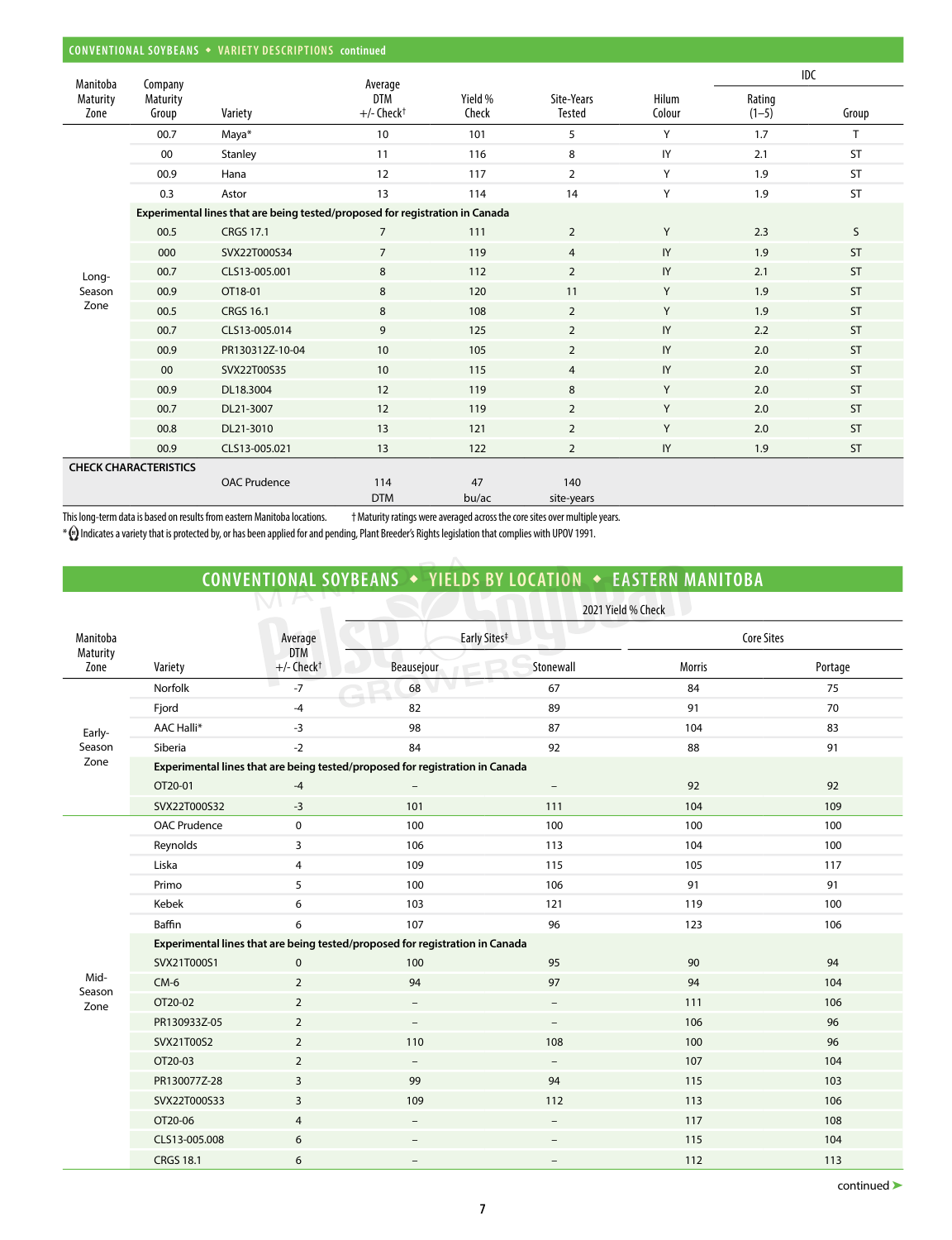|                      |                              |                                            |                                                                              | 2021 Yield % Check       |                  |                   |
|----------------------|------------------------------|--------------------------------------------|------------------------------------------------------------------------------|--------------------------|------------------|-------------------|
| Manitoba<br>Maturity |                              | Average<br><b>DTM</b>                      |                                                                              | Early Sites <sup>#</sup> |                  | <b>Core Sites</b> |
| Zone                 | Variety                      | $+/-$ Check <sup>+</sup>                   | Beausejour                                                                   | Stonewall                | <b>Morris</b>    | Portage           |
|                      | Abaca                        | $\overline{7}$                             |                                                                              |                          | 127              | 123               |
|                      | Meteor                       | $\overline{7}$                             | 107                                                                          | 108                      | 94               | 107               |
|                      | Mozart                       | 8                                          | $\overline{\phantom{a}}$                                                     | $\overline{\phantom{0}}$ | 108              | 110               |
|                      | Aurelina                     | 8                                          | $\overline{\phantom{a}}$                                                     | $\overline{\phantom{0}}$ | 133              | 116               |
|                      | Jago                         | 9                                          | 109                                                                          | 122                      | 115              | 108               |
|                      | Maya*                        | 10                                         | $\overline{\phantom{a}}$                                                     | $\overline{\phantom{0}}$ | 107              | 99                |
|                      | Stanley                      | 11                                         | $\sim$                                                                       | $\overline{\phantom{0}}$ | 128              | 123               |
|                      | Hana                         | 12                                         | $\overline{\phantom{a}}$                                                     | $\qquad \qquad -$        | 130              | 104               |
|                      | Astor                        | 13                                         |                                                                              | $\overline{a}$           | 121              | 104               |
|                      |                              |                                            | Experimental lines that are being tested/proposed for registration in Canada |                          |                  |                   |
| Long-                | <b>CRGS 17.1</b>             | $\overline{7}$                             |                                                                              |                          | 113              | 110               |
| Season               | SVX22T000S34                 | $\overline{7}$                             | 118                                                                          | 128                      | 124              | 112               |
| Zone                 | CLS13-005.001                | 8                                          | $\overline{\phantom{0}}$                                                     | $\overline{a}$           | 113              | 110               |
|                      | OT18-01                      | 8                                          | $\overline{\phantom{a}}$                                                     | $\overline{\phantom{0}}$ | 115              | 108               |
|                      | <b>CRGS 16.1</b>             | 8                                          | $\qquad \qquad -$                                                            | $\overline{\phantom{0}}$ | 120              | 96                |
|                      | CLS13-005.014                | 9                                          |                                                                              |                          | 131              | 118               |
|                      | PR130312Z-10-04              | 10                                         |                                                                              |                          | 110              | 100               |
|                      | SVX22T00S35                  | 10                                         | 110                                                                          | 94                       | 134              | 115               |
|                      | DL21-3009                    | 11                                         | $\overline{\phantom{a}}$                                                     | -                        | 122              | 107               |
|                      | DL18.3004                    | 12                                         |                                                                              | $\overline{\phantom{0}}$ | 136              | 120               |
|                      | DL21-3007                    | 12                                         |                                                                              | $\overline{a}$           | 121              | 118               |
|                      | DL21-3010                    | 13                                         | $\overline{\phantom{a}}$                                                     | $\qquad \qquad -$        | 123              | 119               |
|                      | CLS13-005.021                | 13                                         |                                                                              | -                        | 133              | 111               |
|                      | <b>CHECK CHARACTERISTICS</b> |                                            |                                                                              |                          |                  |                   |
|                      | <b>OAC Prudence</b>          | 114                                        | 48                                                                           | 20                       | 38               | 35                |
|                      |                              | <b>DTM</b>                                 |                                                                              | bu/ac                    |                  |                   |
|                      |                              | <b>CV%</b>                                 | 5.2                                                                          | 8.5                      | 9.0              | 9.7               |
|                      |                              | LSD%                                       | 9                                                                            | 15                       | 17               | 17                |
|                      |                              | Sign. Diff.                                | yes                                                                          | yes                      | yes              | yes               |
|                      |                              | <b>Seeding Date</b><br><b>Harvest Date</b> | May 17<br>Sep 27                                                             | May 25<br>Oct 1          | May 18<br>Sep 30 | May 28<br>Oct 5   |

† Maturity ratings were averaged across the core sites over multiple years. ‡ Dashes indicate that varieties were not tested at the early sites.

\*  $\bullet$  Indicates a variety that is protected by, or has been applied for and pending, Plant Breeder's Rights legislation that complies with UPOV 1991.

### **CONVENTIONAL SOYBEANS • YIELDS BY LOCATION • WESTERN MANITOBA**

| Manitoba                     |                     | Average                                                                      |                  |                      |                     |        | 2021 Yield % Check |
|------------------------------|---------------------|------------------------------------------------------------------------------|------------------|----------------------|---------------------|--------|--------------------|
| Maturity<br>Zone             | Variety             | <b>DTM</b><br>$+/-$ Check <sup>+</sup>                                       | Yield %<br>Check | Site-Years<br>Tested | Hilum<br>Colour     | Melita | Swan River         |
| Very Early-                  | Norfolk             | $-11$                                                                        | 92               | $\overline{2}$       | IY                  | 93     | 91                 |
| Season Zone                  | Ambella             | $-10$                                                                        | 92               | 4                    | <b>BR</b>           | 87     | 85                 |
| Early-                       | Siberia             | $-3$                                                                         | 107              | 6                    | IY                  | 109    | 110                |
| Season                       | AAC Halli*          | $-3$                                                                         | 101              | 8                    | Y                   | 111    | 106                |
| Zone                         | Fjord               | $-4$                                                                         | 95               | 8                    | IY                  | 98     | 89                 |
|                              | Reynolds            | $-2$                                                                         | 109              | $\overline{2}$       | IY                  | 108    | 111                |
|                              | <b>OAC Prudence</b> | $\mathbf 0$                                                                  | 100              | 11                   | Y                   | 100    | 100                |
| Mid-                         | Liska               | 0                                                                            | 115              | $\overline{4}$       | IY                  | 125    | 110                |
| Season<br>Zone               |                     | Experimental lines that are being tested/proposed for registration in Canada |                  |                      |                     |        |                    |
|                              | PR130077Z-28        |                                                                              | 95               | $\overline{2}$       | IY                  | 105    | 85                 |
|                              | $CM-6$              | $\overline{2}$                                                               | 103              | $\overline{2}$       | Y                   | 99     | 106                |
| <b>CHECK CHARACTERISTICS</b> |                     |                                                                              |                  |                      |                     |        |                    |
|                              | <b>OAC Prudence</b> | 121                                                                          | 33               | 11                   |                     | 24     | 41                 |
|                              |                     | <b>DTM</b>                                                                   | bu/ac            | site-years           |                     |        | bu/ac              |
|                              |                     |                                                                              |                  |                      | <b>CV%</b>          | 5.8    | 9.3                |
|                              |                     |                                                                              |                  |                      | LSD%                | 10     | 16                 |
|                              |                     |                                                                              |                  |                      | Sign. Diff.         | yes    | yes                |
|                              |                     |                                                                              |                  |                      | <b>Seeding Date</b> | May 17 | May 17             |
|                              |                     |                                                                              |                  |                      | <b>Harvest Date</b> | Sep 15 | Sep 30             |

† Maturity ratings were averaged across the Melita and Swan River sites over multiple years.

\* Indicates a variety that is protected by, or has been applied for and pending, Plant Breeder's Rights legislation that complies with UPOV 1991.